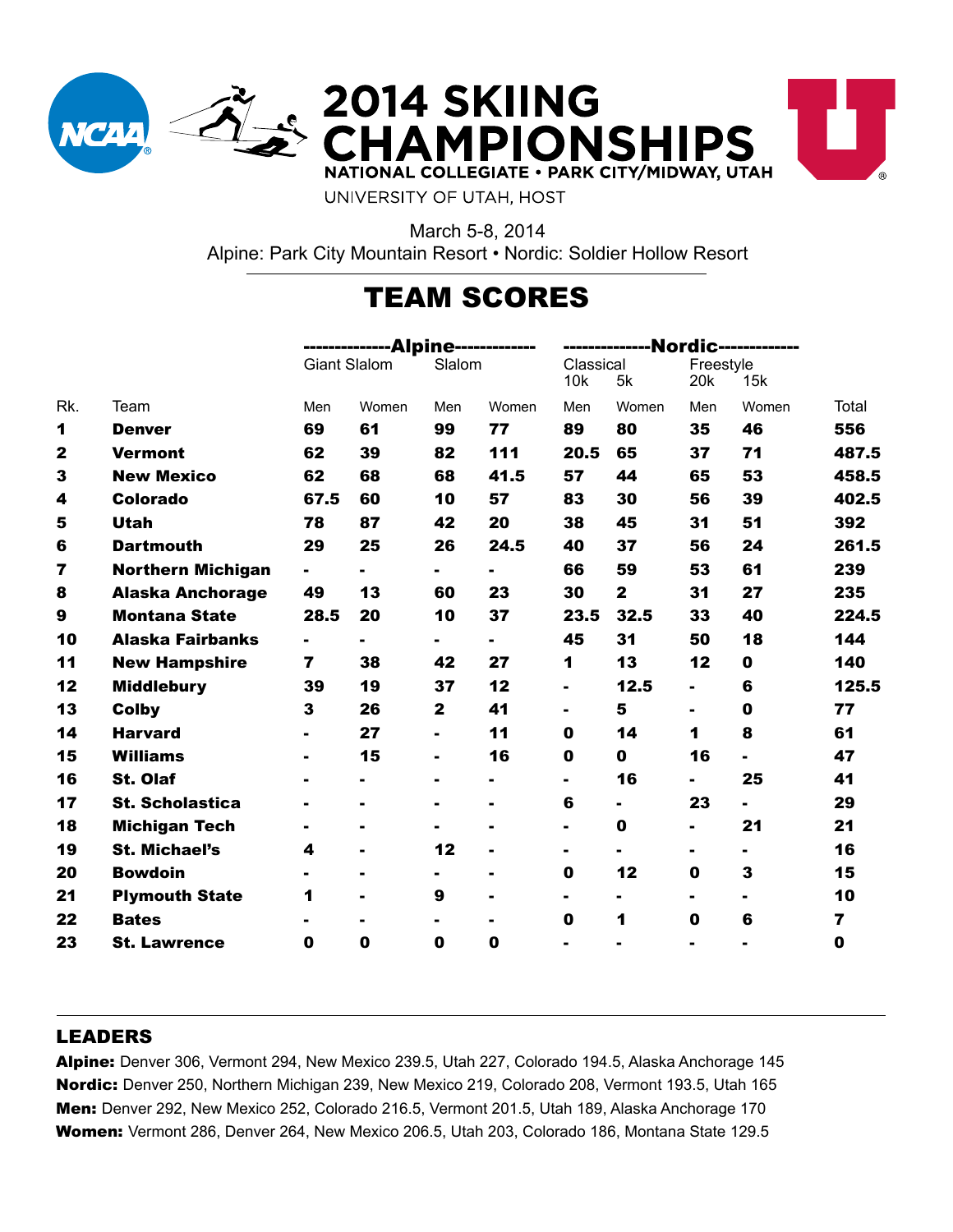

# 2014 NCAA Ski Championships Men's Giant Slalom



| Rk.                             | <b>Bib</b>          | <b>Skier</b>               |       | Team                 | 1st Run | 2nd Run | <b>Time</b> | Pts.                     |
|---------------------------------|---------------------|----------------------------|-------|----------------------|---------|---------|-------------|--------------------------|
| 1                               | 9                   | <b>MARK ENGEL</b>          |       | <b>UTAH</b>          | 57.28   | 1:01.28 | 1:58.56     | 40                       |
| $\boldsymbol{2}$                | 12                  | <b>ARMIN TRIENDL</b>       |       | <b>NEW MEXICO</b>    | 57.71   | 1:01.99 | 1:59.70     | 37                       |
| 3                               | 23                  | <b>NIKO HARMANEN</b>       |       | ALASKA ANCHORAGE     | 57.71   | 1:02.38 | 2:00.09     | 34                       |
| 4                               | $\mathbf{3}$        | <b>TREVOR PHILP</b>        |       | <b>DENVER</b>        | 58.78   | 1:01.47 | 2:00.25     | 31                       |
| 5                               | 21                  | <b>HENRIK GUNNARSSON</b>   |       | COLORADO             | 57.81   | 1:02.60 | 2:00.41     | 29                       |
| 6                               | 13                  | <b>JONATHAN NORDBOTTEN</b> |       | <b>VERMONT</b>       | 58.01   | 1:02.56 | 2:00.57     | 27                       |
| $\overline{7}$                  | $\overline{4}$      | <b>SEAN HORNER</b>         |       | <b>NEW MEXICO</b>    | 58.42   | 1:02.24 | 2:00.66     | 25                       |
| 8                               | $\overline{5}$      | <b>ESPEN LYSDAHL</b>       |       | <b>DENVER</b>        | 58.59   | 1:02.25 | 2:00.84     | 23                       |
| 9                               | $\overline{2}$      | <b>KEVIN DRURY</b>         |       | <b>VERMONT</b>       | 58.69   | 1:02.53 | 2:01.22     | 22                       |
| 10                              | 18                  | <b>JOERGEN BRATH</b>       |       | <b>UTAH</b>          | 58.24   | 1:03.00 | 2:01.24     | 21                       |
| 11                              | 14                  | ANDREAS HAUG               |       | <b>COLORADO</b>      | 58.47   | 1:02.78 | 2:01.25     | 20                       |
| 12 <sup>2</sup>                 | 19                  | <b>KASPER HIETANEN</b>     |       | COLORADO             | 58.32   | 1:03.24 | 2:01.56     | 18.5                     |
|                                 | 16                  | <b>DAVID NEUHAUSER</b>     |       | <b>MONTANA STATE</b> | 58.75   | 1:02.81 | 2:01.56     | 18.5                     |
| 14                              | 10                  | <b>ANDY TROW</b>           |       | <b>UTAH</b>          | 58.22   | 1:03.38 | 2:01.60     | 17                       |
| 15                              | 6                   | <b>HIG ROBERTS</b>         |       | MIDDLEBURY           | 59.66   | 1:01.95 | 2:01.61     | 16                       |
| 16                              | $\overline{7}$      | SEBASTIAN BRIGOVIC         |       | <b>DENVER</b>        | 58.65   | 1:02.99 | 2:01.64     | 15                       |
| 17                              | 11                  | <b>CHRISTOPHER MCKENNA</b> |       | <b>MIDDLEBURY</b>    | 59.61   | 1:02.12 | 2:01.73     | 14                       |
| 18                              | $\mathbf{1}$        | <b>TRAVIS DAWSON</b>       |       | <b>VERMONT</b>       | 58.40   | 1:03.36 | 2:01.76     | 13                       |
| 19                              | 8                   | ROBERT OVERING             |       | <b>DARTMOUTH</b>     | 58.54   | 1:03.38 | 2:01.92     | 12                       |
| 20                              | 22                  | <b>DYLAN BROOKS</b>        |       | <b>DARTMOUTH</b>     | 58.89   | 1:03.24 | 2:02.13     | 11                       |
| 21                              | 29                  | <b>CEDRIK GAGNON</b>       |       | ALASKA ANCHORAGE     | 59.34   | 1:03.19 | 2:02.53     | 10                       |
| 22                              | 34                  | <b>NICK BAILEY</b>         |       | <b>MIDDLEBURY</b>    | 59.42   | 1:03.12 | 2:02.54     | 9                        |
| 23                              | 33                  | <b>RYAN MCCONNELL</b>      |       | <b>MONTANA STATE</b> | 59.14   | 1:03.53 | 2:02.67     | 8                        |
| 24                              | 20                  | <b>COLEY OLIVER</b>        |       | <b>NEW HAMPSHIRE</b> | 59.03   | 1:03.67 | 2:02.70     | $\overline{\mathcal{I}}$ |
| 25                              | 32                  | <b>BEN MORSE</b>           |       | <b>DARTMOUTH</b>     | 59.46   | 1:03.32 | 2:02.78     | 6                        |
| 26                              | 31                  | <b>HUGHSTON NORTON</b>     |       | ALASKA ANCHORAGE     | 59.54   | 1:03.41 | 2:02.95     | 5                        |
| 27                              | 30                  | <b>BRAD FARRELL</b>        |       | <b>ST MICHAELS</b>   | 59.44   | 1:03.99 | 2:03.43     | 4                        |
| 28                              | 28                  | MICHAEL BOARDMAN           |       | <b>COLBY</b>         | 59.29   | 1:04.48 | 2:03.77     | 3                        |
| 29                              | 27                  | <b>DAVID OWSLEY</b>        |       | <b>MONTANA STATE</b> | 59.98   | 1:03.92 | 2:03.90     | $\overline{\mathbf{c}}$  |
| 30                              | 17                  | <b>MAX MARTIN</b>          |       | PLYMOUTH STATE       | 58.70   | 1:06.34 | 2:05.04     | 1                        |
| 31                              | 15                  | <b>JAY OGLE</b>            |       | <b>NEW HAMPSHIRE</b> | 59.53   | 1:07.82 | 2:07.35     | 0                        |
|                                 |                     | Did Not Finish (1st Run)   |       |                      |         |         |             |                          |
|                                 | 24                  | <b>GRAHAM SCOTT</b>        |       | <b>ST LAWRENCE</b>   |         |         |             |                          |
|                                 | 26                  | <b>KRIS HOPKINS</b>        |       | <b>NEW HAMPSHIRE</b> |         |         |             |                          |
|                                 | 25                  | <b>JOONAS RASANEN</b>      |       | <b>NEW MEXICO</b>    |         |         |             |                          |
|                                 |                     |                            |       |                      |         |         |             |                          |
|                                 |                     |                            |       |                      |         |         |             |                          |
|                                 | <b>Fastest Runs</b> |                            |       |                      |         |         |             |                          |
| First Run                       |                     |                            |       | Second Run           |         |         |             |                          |
|                                 | Mark Engel, Utah    |                            | 57.28 | Mark Engel, Utah     |         | 1:01.28 |             |                          |
|                                 |                     | Armin Triendl, New Mexico  | 57.71 | Trevor Philp, Denver |         | 1:01.47 |             |                          |
| Niko Harmanen, Alaska Anchorage |                     |                            | 57.71 |                      |         |         |             |                          |

Team Scores: Utah 78, Denver 69, Colorado 67.5, New Mexico 62, Vermont 62, Alaska 49, Middlebury 39, Dartmouth 29, Montana State 28.5, New Hampshire 7, St. Michaels 4, Colby 3, Plymouth State 1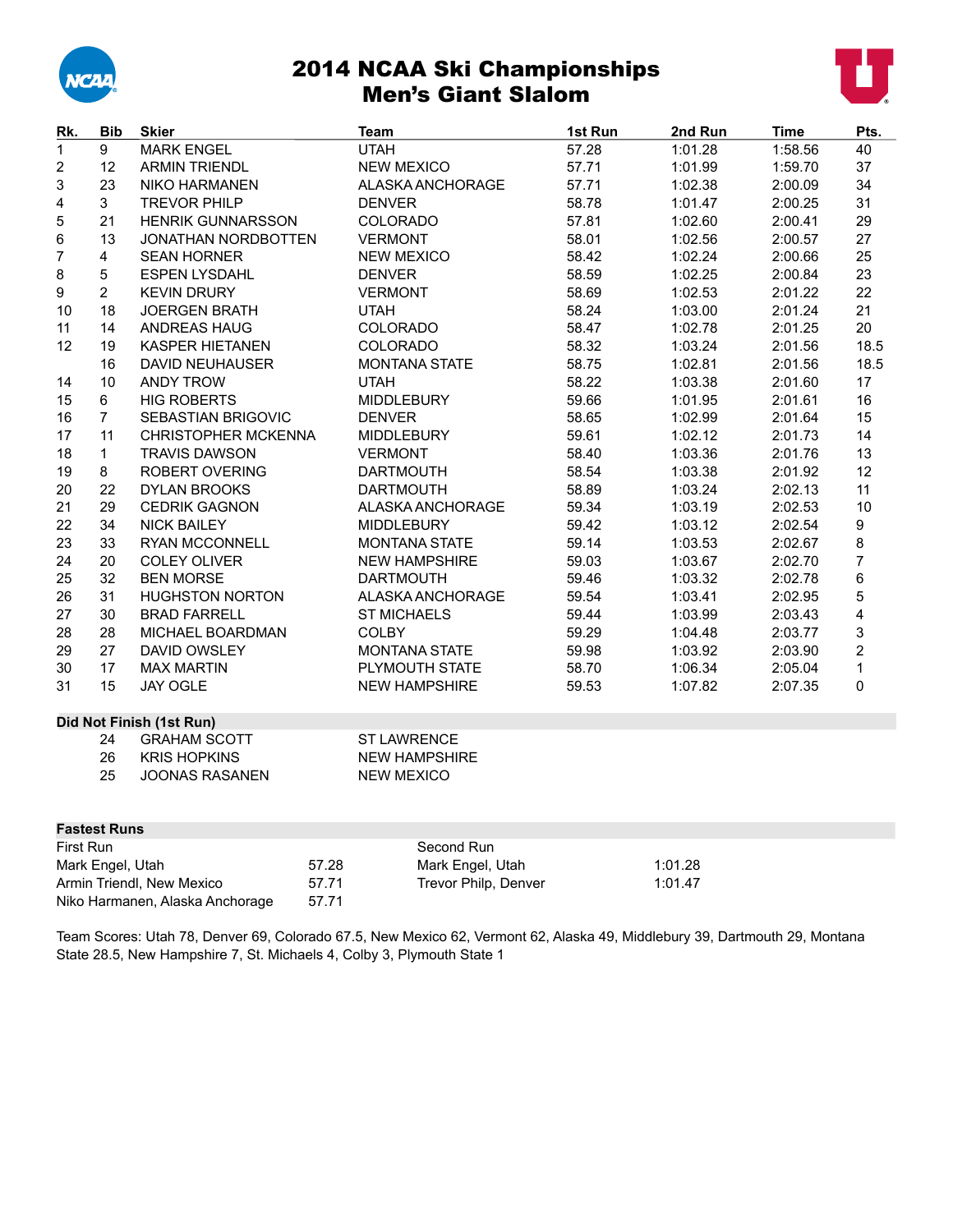

# 2014 NCAA Ski Championships Women's Giant Slalom



| Rk.          | <b>Bib</b><br><b>Skier</b><br><b>Team</b> |                                  |                           | 1st Run | 2nd Run | <b>Time</b> | Pts.           |
|--------------|-------------------------------------------|----------------------------------|---------------------------|---------|---------|-------------|----------------|
| $\mathbf{1}$ | $\mathbf{1}$                              | Kristine Haugen                  | Denver                    | 1:00.27 | 56.12   | 1:56.39     | 40             |
| 2            | $\overline{2}$                            | Kristiina Rove                   | Utah                      | 1:00.52 | 56.43   | 1:56.95     | 37             |
| 3            | 8                                         | Chloe Fausa                      | Utah                      | 1:00.69 | 56.29   | 1:56.98     | 34             |
| 4            | 4                                         | Kate Ryley                       | Vermont                   | 1:00.57 | 56.68   | 1:57.25     | 31             |
| 5            | 5                                         | <b>Brooke Wales</b>              | Colorado                  | 1:01.61 | 57.25   | 1:58.86     | 29             |
| 6            | 13                                        | Rebecca Nadler                   | Harvard                   | 1:01.93 | 57.10   | 1:59.03     | 27             |
| 7            | 12                                        | Karoline Myklebust               | New Mexico                | 1:02.18 | 56.93   | 1:59.11     | 25             |
| 8            | 18                                        | <b>Courtney Altringer</b>        | New Mexico                | 1:02.39 | 57.27   | 1:59.66     | 23             |
| 9            | 16                                        | Jessica Honkonen                 | Colorado                  | 1:03.16 | 56.81   | 1:59.97     | 22             |
| 10           | 32                                        | Randa Teschner                   | New Hampshire             | 1:02.24 | 57.86   | 2:00.10     | 21             |
| 11           | $\overline{7}$                            | Mateja Robnik                    | New Mexico                | 1:04.30 | 56.11   | 2:00.41     | 20             |
| 12           | $\mathbf{3}$                              | Yina Moe-Lange                   | Middlebury                | 1:02.92 | 57.60   | 2:00.52     | 19             |
| 13           | 14                                        | Devin Delaney                    | Denver                    | 1:03.17 | 57.57   | 2:00.74     | 18             |
| 14           | 28                                        | <b>Katie Farrow</b>              | New Hampshire             | 1:03.70 | 57.07   | 2:00.77     | 17             |
| 15           | 19                                        | Ana Kobal                        | Utah                      | 1:03.94 | 56.92   | 2:00.86     | 16             |
| 16           | 20                                        | Shannon Campbell                 | Williams                  | 1:02.98 | 57.96   | 2:00.94     | 15             |
| 17           | 23                                        | Stephanie Irwin                  | Montana State             | 1:03.76 | 57.19   | 2:00.95     | 14             |
| 18           | 9                                         | Abigail Fucigna                  | Dartmouth                 | 1:02.77 | 58.22   | 2:00.99     | 13             |
| 19           | 30                                        | Maisie Ide                       | Dartmouth                 | 1:03.53 | 57.49   | 2:01.02     | 12             |
| 20           | 26                                        | Mardene Haskell                  | Colby                     | 1:03.90 | 57.28   | 2:01.18     | 11             |
| 21           | 15                                        | Jeanne Barthold                  | Colby                     | 1:03.07 | 58.33   | 2:01.40     | 10             |
| 22           | 21                                        | Thea Grosvold                    | Colorado                  | 1:03.79 | 57.74   | 2:01.53     | 9              |
| 23           | 11                                        | Elise Tefre                      | Vermont                   | 1:03.88 | 57.75   | 2:01.63     | 8              |
| 24           | 27                                        | Anna Berecz                      | Alaska Anchorage          | 1:04.66 | 57.80   | 2:02.46     | 7              |
| 25           | 29                                        | <b>Emily Danza</b>               | Montana State             | 1:04.59 | 58.16   | 2:02.75     | 6              |
| 26           | 34                                        | Paige Whistler                   | Colby                     | 1:05.03 | 58.64   | 2:03.67     | 5              |
| 27           | 31                                        | Vanessa Berther                  | Alaska Anchorage          | 1:06.05 | 57.95   | 2:04.00     | 4              |
| 28           | 25                                        | <b>Tianda Carroll</b>            | Denver                    | 1:05.12 | 59.40   | 2:04.52     | 3              |
| 29           | 33                                        | Isabella Andreini                | Alaska Anchorage          | 1:05.36 | 1:01.22 | 2:06.58     | $\overline{2}$ |
|              |                                           |                                  |                           |         |         |             |                |
|              |                                           | Did Not Finish (2nd Run)         |                           |         |         |             |                |
|              | 17                                        | Lizzie Kistler                   | Dartmouth                 | 1:01.89 |         |             |                |
|              | 6                                         | Kristina Riis-Johannessen        | Vermont                   | 1:00.81 |         |             |                |
|              | 22                                        | Allison Visconti                 | St. Lawrence              | 1:01.76 |         |             |                |
|              | 24                                        | Laura Rozinowicz                 | New Hampshire             | 1:03.70 |         |             |                |
|              | 10                                        | Kelly McBroom                    | Montana State             | 1:01.80 |         |             |                |
|              | <b>Fastest Runs</b>                       |                                  |                           |         |         |             |                |
| First Run    |                                           |                                  | Second Run                |         |         |             |                |
|              |                                           | 59.38<br>Kristine Haugen, Denver | Mateja Robnik, New Mexico | 57.45   |         |             |                |
|              | Kristiina Rove, Utah                      | 60.08                            | Kristine Haugen, Denver   | 57.57   |         |             |                |

Team Scores: Utah 87, New Mexico 68, Denver 61, Colorado 60, Vermont 39, New Hampshire 38, Harvard 27, Colby 26, Dartmouth 25, Montana State 20, Middlebury 19, Williams 15, Alaska Anchorage 13, St. Lawrence 0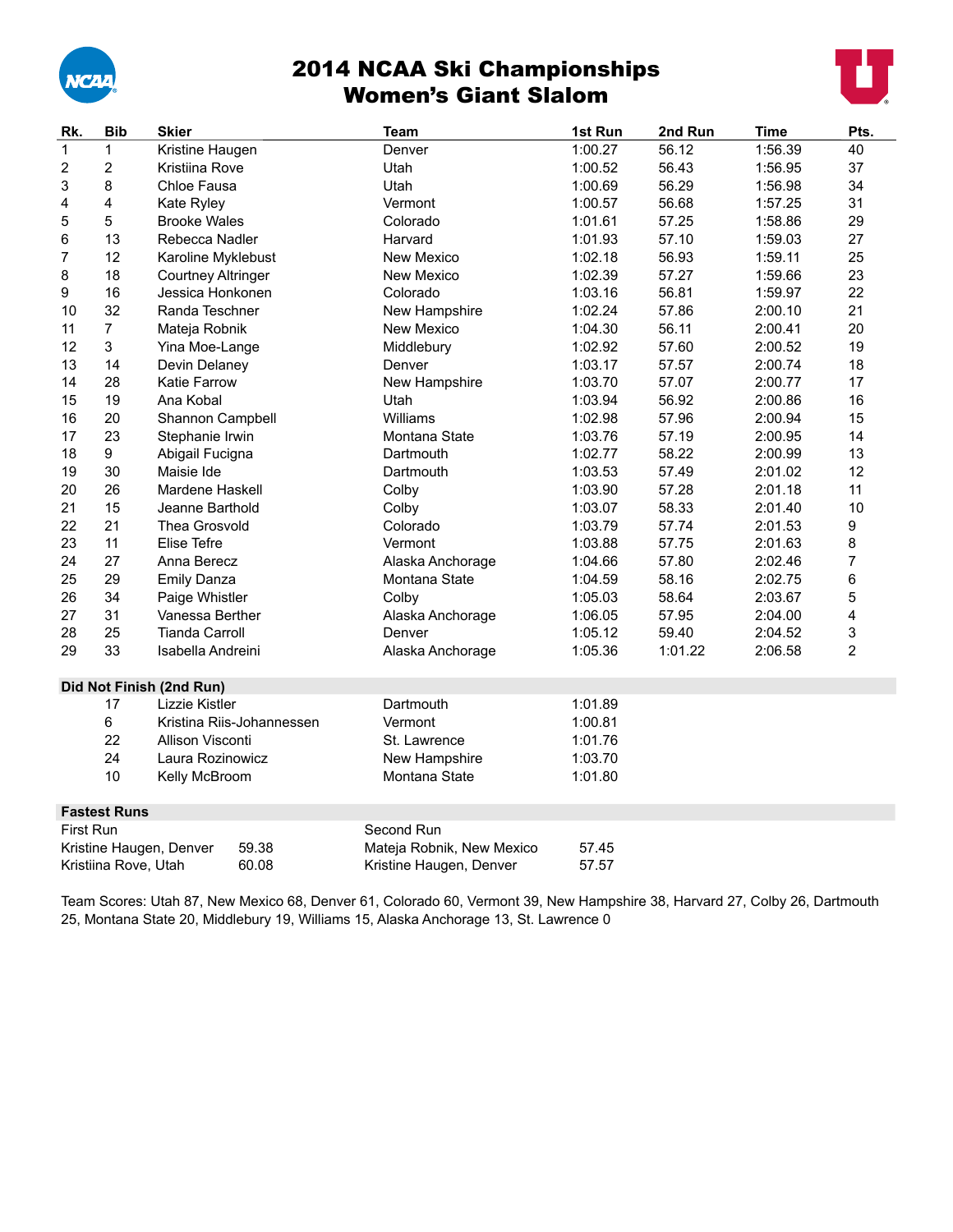

# 2014 NCAA Ski Championships Women's 5K Classical



| Rk.                     | <b>Bib</b>     | Skier                    | Team                     | Time     | Pts.           |
|-------------------------|----------------|--------------------------|--------------------------|----------|----------------|
| $\mathbf{1}$            | 6              | ANJA GRUBER              | <b>VERMONT</b>           | 13:38.40 | 40             |
| $\overline{\mathbf{c}}$ | 3              | SYLVIA THORSON NORDSKAR  | <b>DENVER</b>            | 13:47.70 | 37             |
| 3                       | 11             | <b>EVA SEVERRUS</b>      | <b>NEW MEXICO</b>        | 14:01.00 | 34             |
| 4                       | $\mathbf{1}$   | NICHOLE BATHE            | <b>ALASKA FAIRBANKS</b>  | 14:07.70 | 31             |
| 5                       | 20             | <b>JESSICA YEATON</b>    | <b>MONTANA STATE</b>     | 14:21.10 | 29             |
| 6                       | 17             | ROSIE FRANKOWSKI         | <b>NORTHERN MICHIGAN</b> | 14:23.50 | 27             |
| $\overline{7}$          | 8              | <b>MAKAYLA CAPPEL</b>    | <b>DENVER</b>            | 14:24.60 | 25             |
| 8                       | 15             | ANNA SVENDSEN            | <b>UTAH</b>              | 14:24.80 | 23             |
| 9                       | $\overline{7}$ | <b>SLOAN STOREY</b>      | <b>UTAH</b>              | 14:26.00 | 22             |
| 10                      | 9              | <b>MARY KATE CIRELLI</b> | <b>NORTHERN MICHIGAN</b> | 14:30.10 | 21             |
| 11                      | 4              | <b>ANNE HART</b>         | <b>DARTMOUTH</b>         | 14:30.80 | 20             |
| 12                      | 16             | <b>STEPHANIE KIRK</b>    | <b>VERMONT</b>           | 14:32.80 | 19             |
| 13                      | 12             | SILJE DAHL BENUM         | <b>DENVER</b>            | 14:40.10 | 18             |
| 14                      | 27             | <b>ISABEL CALDWELL</b>   | <b>DARTMOUTH</b>         | 14:41.30 | 17             |
| 15                      | 14             | PAIGE SCHEMBER           | <b>ST OLAF</b>           | 14:43.20 | 16             |
| 16                      | 18             | <b>CAMILLA BRAUTASET</b> | <b>COLORADO</b>          | 14:44.10 | 15             |
| 17                      | 24             | <b>JENNIFER ROLFES</b>   | <b>HARVARD</b>           | 14:44.30 | 14             |
| 18                      | 36             | <b>KATRIN LARUSSON</b>   | <b>NEW HAMPSHIRE</b>     | 14:45.20 | 13             |
| 19                      | 10             | <b>KAITLYN MILLER</b>    | <b>BOWDOIN</b>           | 14:47.90 | 12             |
| 20                      | 25             | <b>HANNAH BOYER</b>      | <b>NORTHERN MICHIGAN</b> | 14:48.70 | 11             |
| 21                      | 35             | <b>ANDREALEE</b>         | <b>NEW MEXICO</b>        | 14:49.20 | 10             |
| 22                      | 29             | <b>HEATHER MOONEY</b>    | <b>MIDDLEBURY</b>        | 14:55.00 | 9              |
| 23                      | 32             | <b>LUCY NEWMAN</b>       | <b>COLORADO</b>          | 14:55.20 | 8              |
| 24                      | 22             | <b>MAJA SOLBAKKEN</b>    | COLORADO                 | 14:55.40 | $\overline{7}$ |
| 25                      | $\overline{2}$ | LINDA DANVIND-MALM       | <b>VERMONT</b>           | 14:56.70 | 6              |
| 26                      | 38             | <b>OLIVIA AMBER</b>      | <b>COLBY</b>             | 14:56.90 | 5              |
| 27                      | 26             | <b>ANNE LIOTTA</b>       | <b>MONTANA STATE</b>     | 15:00.50 | 3.5            |
|                         | 31             | STELLA HOLT              | <b>MIDDLEBURY</b>        | 15:00.50 | 3.5            |
| 29                      | 5              | <b>MARINE DUSSER</b>     | ALASKA ANCHORAGE         | 15:02.50 | $\overline{c}$ |
| 30                      | 19             | <b>HALLIE GROSSMAN</b>   | <b>BATES</b>             | 15:09.20 | $\mathbf{1}$   |
| 31                      | 34             | <b>ALICE FLANDERS</b>    | <b>MICHIGAN TECH</b>     | 15:12.90 |                |
| 32                      | 23             | <b>ANNI NORD</b>         | <b>NEW MEXICO</b>        | 15:14.30 |                |
| 33                      | 40             | <b>HANNAH COLE</b>       | <b>WILLIAMS</b>          | 15:15.50 |                |
| 34                      | 39             | <b>MACKENZIE KANADY</b>  | ALASKA ANCHORAGE         | 15:25.70 |                |
| 35                      | 30             | ANNA-LENA HEYNEN         | <b>UTAH</b>              | 15:26.60 |                |
| 36                      | 21             | <b>AMY BIANCO</b>        | <b>COLBY</b>             | 15:26.90 |                |
| 37                      | 28             | <b>KATE BACKSTRUM</b>    | <b>MONTANA STATE</b>     | 15:30.60 |                |
| 38                      | 13             | <b>COREY STOCK</b>       | <b>DARTMOUTH</b>         | 16:03.20 |                |
|                         |                |                          |                          |          |                |
|                         | Did Not Start  |                          |                          |          |                |
|                         | 37             | <b>SYNNOEVE BRULAND</b>  | ALASKA ANCHORAGE         |          |                |

Did Not Finish

ANNIKA TAYLOR NEW HAMPSHIRE

Team Scores: Denver 80, Vermont 65, Northern Michigan 59, Utah 45, New Mexico 44, Dartmouth 37, Montana State 32.5, Alaska Fairbanks 31, Colorado 30, St. Olaf 16, Harvard 14, New Hampshire 13, Middlebury 12.5, Bowdoin 12, Colby 5, Alaska Anchorage 2, Bates 1, Michigan Tech 0, Williams 0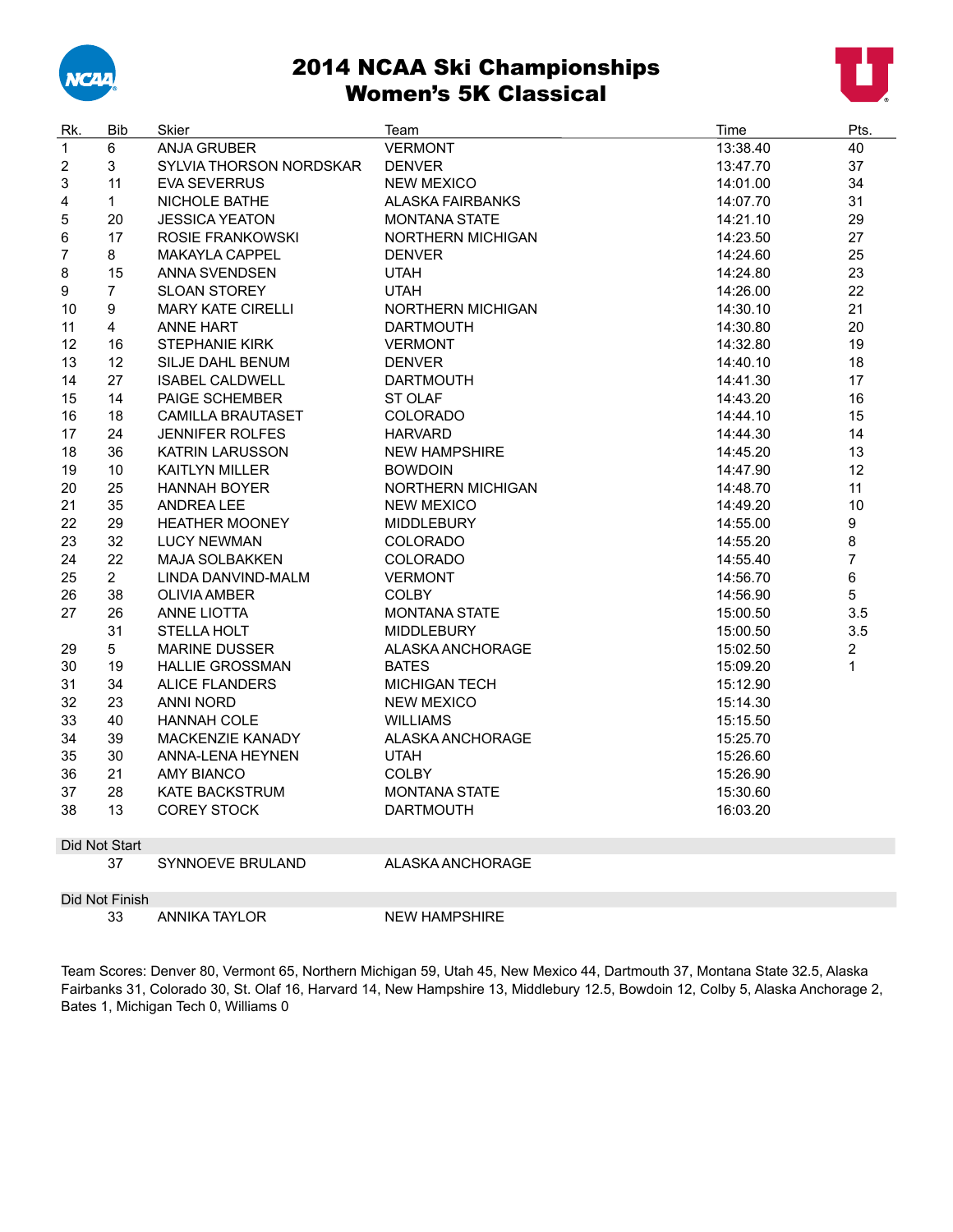

## 2014 NCAA Ski Championships Men's 10K Classical



| Rk.                     | <b>Bib</b>     | Skier                      | Team                     | Time     | Pts.           |
|-------------------------|----------------|----------------------------|--------------------------|----------|----------------|
| $\mathbf{1}$            | $\overline{7}$ | RUNE MALO OEDEGAARD        | COLORADO                 | 24:34.50 | 40             |
| $\overline{\mathbf{c}}$ | $\overline{2}$ | PIERRE GUEDON              | <b>DENVER</b>            | 24:45.80 | 37             |
| 3                       | $\mathbf{1}$   | <b>NIKLAS PERSSON</b>      | <b>UTAH</b>              | 25:00.90 | 34             |
| 4                       | 12             | <b>MADS EK STROEM</b>      | COLORADO                 | 25:11.10 | 31             |
| 5                       | 3              | <b>MORITZ MADLENER</b>     | <b>DENVER</b>            | 25:16.20 | 29             |
| 6                       | 5              | <b>KYLE M BRATRUD</b>      | NORTHERN MICHIGAN        | 25:24.40 | 27             |
| $\overline{7}$          | 4              | <b>LUKAS EBNER</b>         | ALASKA ANCHORAGE         | 25:28.50 | 25             |
| 8                       | 18             | <b>TRYGVE MARKSET</b>      | <b>DENVER</b>            | 25:28.60 | 23             |
| 9                       | 26             | AKU NIKANDER               | <b>NEW MEXICO</b>        | 25:42.90 | 22             |
| 10                      | 17             | <b>FREDRIK SCHWENCKE</b>   | NORTHERN MICHIGAN        | 25:47.20 | 21             |
| 11                      | 10             | <b>LOGAN HANNEMAN</b>      | <b>ALASKA FAIRBANKS</b>  | 25:49.90 | 20             |
| 12                      | 31             | <b>ALJAZ PRAZNIK</b>       | <b>NEW MEXICO</b>        | 25:50.60 | 19             |
| 13                      | 25             | ADAM G MARTIN              | <b>NORTHERN MICHIGAN</b> | 25:52.30 | 18             |
| 14                      | 9              | <b>SILAS TALBOT</b>        | <b>DARTMOUTH</b>         | 25:52.80 | 17             |
| 15                      | 15             | <b>MATS RUDIN RESALAND</b> | <b>NEW MEXICO</b>        | 25:55.30 | 16             |
| 16                      | 14             | MICHAEL FEHRENBACH         | <b>ALASKA FAIRBANKS</b>  | 26:11.80 | 15             |
| 17                      | 21             | <b>DAVID A SINCLAIR</b>    | <b>DARTMOUTH</b>         | 26:13.40 | 14             |
| 18                      | 38             | <b>DAVID NORRIS</b>        | <b>MONTANA STATE</b>     | 26:27.30 | 13             |
| 19                      | 29             | ARNAUD DU PASQUIER         | <b>COLORADO</b>          | 26:36.50 | 12             |
| 20                      | 11             | <b>JOERGEN GRAV</b>        | <b>VERMONT</b>           | 26:42.80 | 11             |
| 21                      | 35             | MAX OLEX                   | <b>ALASKA FAIRBANKS</b>  | 26:44.00 | 10             |
| 22                      | 8              | PATRICK CALDWELL           | <b>DARTMOUTH</b>         | 26:52.70 | 9              |
| 23                      | 40             | SAWYER KESSELHEIM          | <b>MONTANA STATE</b>     | 27:03.10 | $\bf 8$        |
| 24                      | 6              | <b>SCOTT PATTERSON</b>     | <b>VERMONT</b>           | 27:05.10 | $\overline{7}$ |
| 25                      | 28             | PAUL SCHOMMER              | <b>ST SCHOLASTICA</b>    | 27:18.20 | 6              |
| 26                      | 20             | ETIENNE RICHARD            | ALASKA ANCHORAGE         | 27:18.70 | 5              |
| 27                      | 22             | <b>NOE BELLET</b>          | <b>UTAH</b>              | 27:21.00 | $\overline{4}$ |
| 28                      | 36             | PATRICK MADDEN             | <b>MONTANA STATE</b>     | 27:23.70 | 2.5            |
|                         | 16             | <b>ROGAN S BROWN</b>       | <b>VERMONT</b>           | 27:23.70 | 2.5            |
| 30                      | 19             | <b>EIRIK FOSNAES</b>       | <b>NEW HAMPSHIRE</b>     | 27:26.60 | 1              |
| 31                      | 27             | <b>CHRISTOPHER STOCK</b>   | <b>HARVARD</b>           | 27:31.70 |                |
| 32                      | 13             | PER LINDGREN               | <b>NEW HAMPSHIRE</b>     | 27:41.40 |                |
| 33                      | 34             | <b>WILL WICHERSKI</b>      | <b>WILLIAMS</b>          | 27:55.00 |                |
| 34                      | 39             | <b>JOHN SPRINGER</b>       | <b>NEW HAMPSHIRE</b>     | 28:05.60 |                |
| 35                      | 24             | <b>JAMES CRIMP</b>         | <b>BOWDOIN</b>           | 28:15.30 |                |
| 36                      | 30             | AKEO L MAIFELD-CARUCCI     | <b>HARVARD</b>           | 28:15.60 |                |
| 37                      | 23             | <b>KEVIN P BOLGER</b>      | <b>UTAH</b>              | 28:16.10 |                |
| 38                      | 32             | ELI V HOENIG               | <b>WILLIAMS</b>          | 28:21.00 |                |
| 39                      | 33             | <b>ANDREW ARNOLD</b>       | ALASKA ANCHORAGE         | 28:40.70 |                |
| 40                      | 37             | <b>JORDAN BUETOW</b>       | <b>BATES</b>             | 29:39.70 |                |

Team Scores: Denver 89, Colorado 83, Northern Michigan 66, New Mexico 57, Alaska Fairbanks 45, Dartmouth 40, Utah 38, Alaska Anchorage 30, Montana State 23.5, Vermont 20.5, St. Scholastica 6, New Hampshire 1, Harvard 0, Williams 0, Bowdoin 0, Bates 0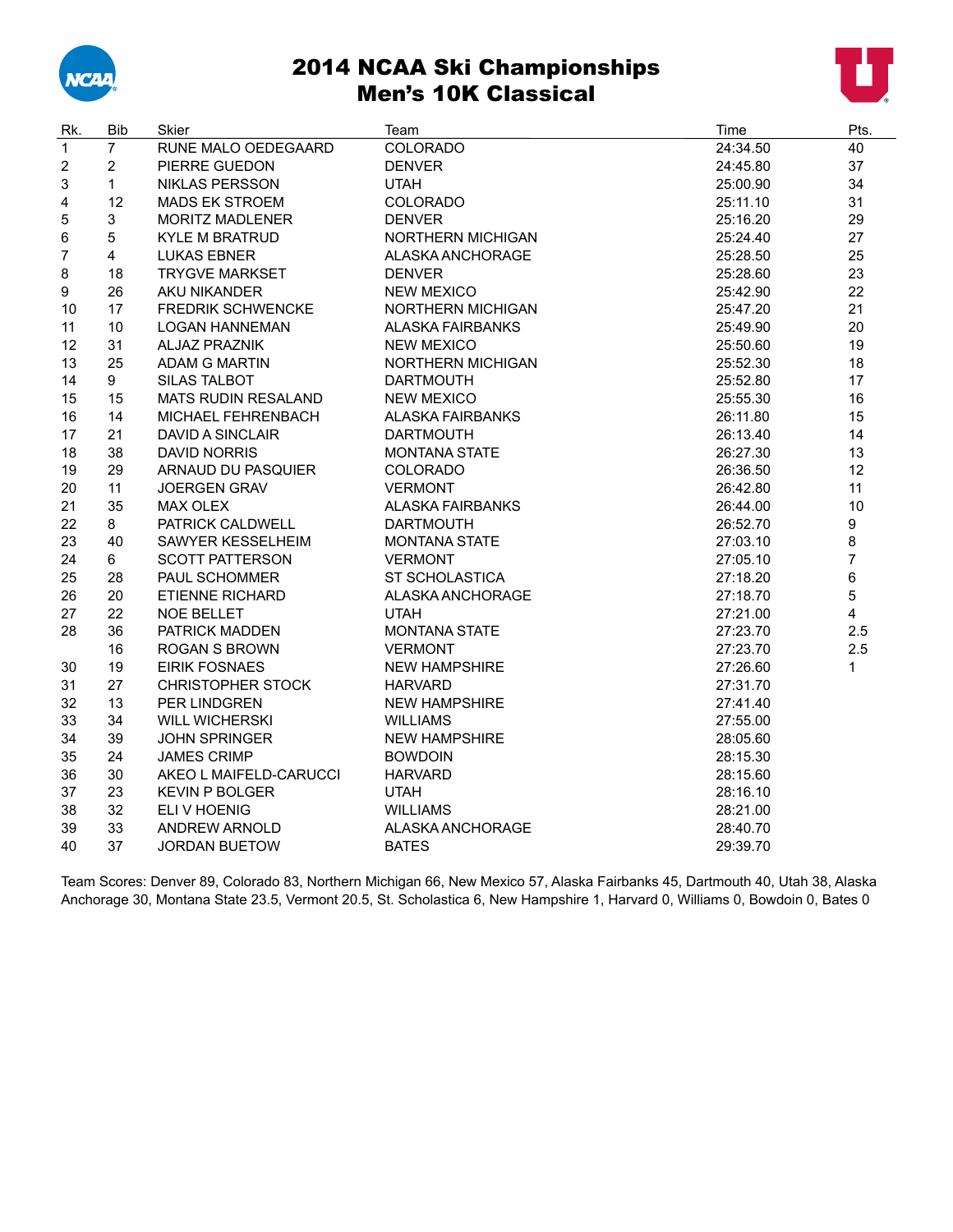

## 2014 NCAA Ski Championships Men's 20K Freestyle



| Rk. | <b>Bib</b>       | Skier                      | Team              | Time     | Pts.           |
|-----|------------------|----------------------------|-------------------|----------|----------------|
| 1   | $\overline{4}$   | <b>MADS EK STROEM</b>      | Colorado          | 43:49.00 | 40             |
| 2   | 28               | <b>MAX OLEX</b>            | Alaska Fairbanks  | 43:56.30 | 37             |
| 3   | 20               | <b>MATS RUDIN RESALAND</b> | <b>New Mexico</b> | 44:00.30 | 34             |
| 4   | 15               | PIERRE GUEDON              | Denver            | 44:01.20 | 31             |
| 5   | 5                | PATRICK CALDWELL           | Dartmouth         | 44:01.30 | 29             |
| 6   | 17               | <b>FREDRIK SCHWENCKE</b>   | Northern Michigan | 44:01.40 | 27             |
| 7   | 18               | <b>ALJAZ PRAZNIK</b>       | <b>New Mexico</b> | 44:01.50 | 25             |
| 8   | 14               | PAUL SCHOMMER              | St. Scholastica   | 44:01.60 | 23             |
| 9   | 23               | SAWYER KESSELHEIM          | Montana State     | 44:01.70 | 22             |
| 10  | $\overline{7}$   | <b>LUKAS EBNER</b>         | Alaska Anchorage  | 44:01.90 | 21             |
| 11  | 8                | <b>SILAS TALBOT</b>        | Dartmouth         | 44:02.30 | 20             |
| 12  | 3                | <b>SCOTTPATTERSON</b>      | Vermont           | 44:02.90 | 19             |
| 13  | 13               | <b>ROGAN SBROWN</b>        | Vermont           | 44:07.60 | 18             |
| 14  | 2                | <b>KYLE M BRATRUD</b>      | Northern Michigan | 44:11.50 | 17             |
| 15  | $\mathbf{1}$     | RUNE MALO OEDEGAARD        | Colorado          | 44:16.10 | 16             |
| 16  | 22               | <b>NIKLAS PERSSON</b>      | Utah              | 44:20.60 | 15             |
| 17  | 32               | ELI V HOENIG               | Williams          | 44:25.60 | 14             |
| 18  | 29               | <b>KEVIN P BOLGER</b>      | Utah              | 44:33.90 | 13             |
| 19  | 16               | <b>EIRIK FOSNAES</b>       | New Hampshire     | 44:34.00 | 12             |
| 20  | 40               | <b>DAVID NORRIS</b>        | Montana State     | 44:34.10 | 11             |
| 21  | 26               | ETIENNE RICHARD            | Alaska Anchorage  | 44:38.20 | 10             |
| 22  | 35               | <b>ADAM G MARTIN</b>       | Northern Michigan | 44:39.90 | 9              |
| 23  | 25               | MICHAEL FEHRENBACH         | Alaska Fairbanks  | 44:40.70 | 8              |
| 24  | 19               | <b>DAVID A SINCLAIR</b>    | Dartmouth         | 44:44.20 | 7              |
| 25  | 12               | AKU NIKANDER               | <b>New Mexico</b> | 44:51.70 | 6              |
| 26  | 6                | <b>LOGAN HANNEMAN</b>      | Alaska Fairbanks  | 44:56.40 | 5              |
| 27  | $\boldsymbol{9}$ | MORITZ MADLENER            | Denver            | 45:09.60 | 4              |
| 28  | 11               | <b>NOE BELLET</b>          | Utah              | 45:10.00 | 3              |
| 29  | 24               | <b>WILL WICHERSKI</b>      | Williams          | 45:12.60 | $\overline{2}$ |
| 30  | 21               | AKEO L MAIFELD-CARUCCI     | Harvard           | 45:13.90 | $\mathbf{1}$   |
| 31  | 31               | PATRICK MADDEN             | Montana State     | 45:14.30 |                |
| 32  | 36               | <b>TRYGVE MARKSET</b>      | Denver            | 45:18.10 |                |
| 33  | 10               | <b>JOERGEN GRAV</b>        | Vermont           | 45:57.90 |                |
| 34  | 38               | ANDREW ARNOLD              | Alaska Anchorage  | 46:33.10 |                |
| 35  | 27               | <b>JAMES CRIMP</b>         | Bowdoin           | 47:29.00 |                |
| 36  | 33               | ARNAUD DU PASQUIER         | Colorado          | 47:33.80 |                |
| 37  | 30               | <b>JORDAN BUETOW</b>       | <b>Bates</b>      | 48:11.80 |                |
| 38  | 39               | <b>CHRISTOPHER STOCK</b>   | Harvard           | 48:14.40 |                |
| 39  | 34               | PER LINDGREN               | New Hampshire     | 48:30.00 |                |
| 40  | 37               | <b>JOHN SPRINGER</b>       | New Hampshire     | 49:06.00 |                |

Team Scores: New Mexico 65, Colorado 56, Dartmouth 56, Northern Michigan 53, Alaska Fairbanks 50, Vermont 37, Denver 35, Montana State 33, Utah 31, Alaska Anchorage 31, St. Scholastica 23, Williams 16, New Hampshire 12, Harvard 1, Bates 0, Bowdoin 0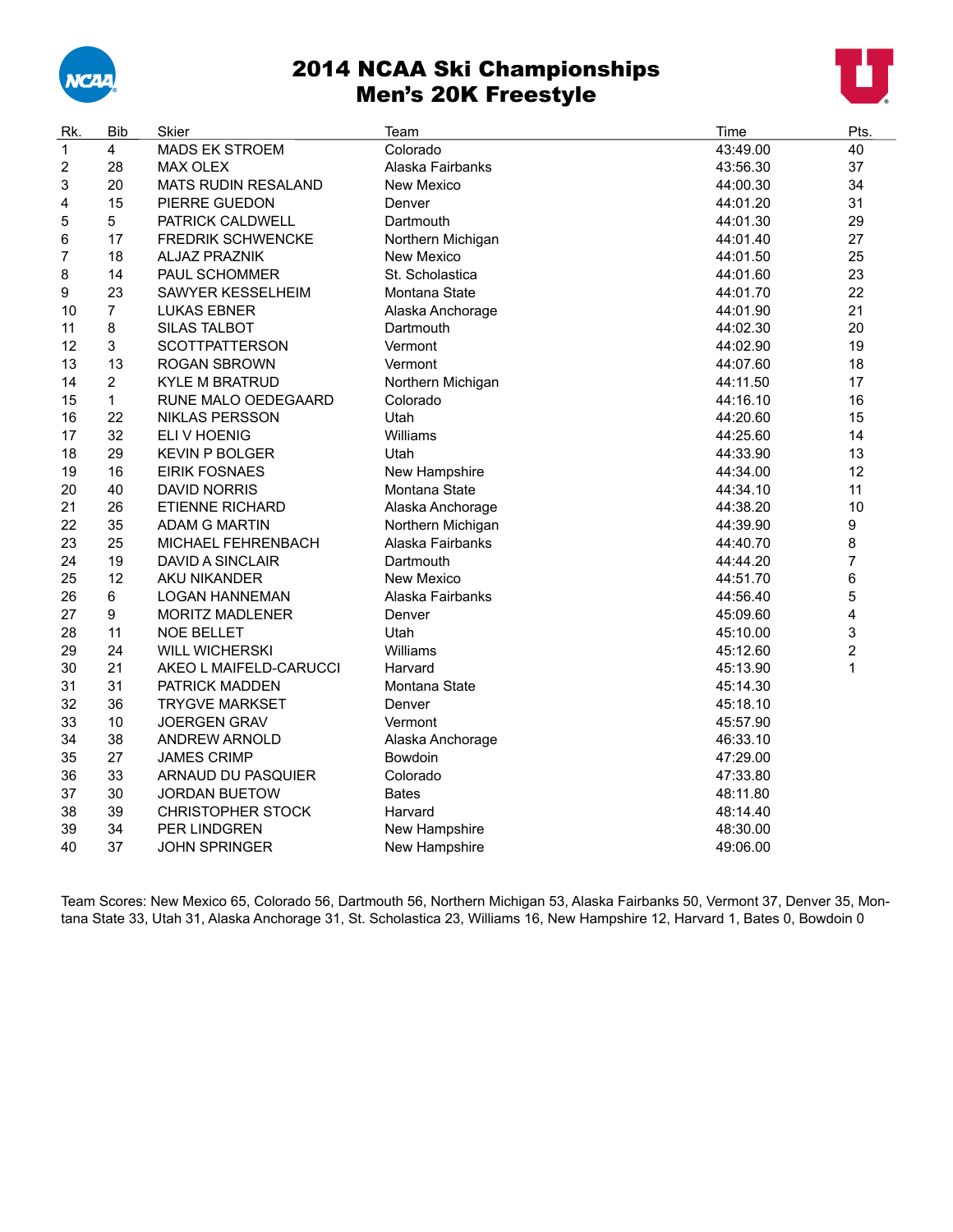

#### 2014 NCAA Ski Championships Women's 15K Freestyle



| Rk.            | <b>Bib</b>            | Skier                    | Team                     | Time     | Pts.           |
|----------------|-----------------------|--------------------------|--------------------------|----------|----------------|
| $\mathbf{1}$   | $\overline{4}$        | <b>EVA SEVERRUS</b>      | <b>NEW MEXICO</b>        | 40:15.10 | 40             |
| $\overline{2}$ | $\overline{2}$        | ROSIE FRANKOWSKI         | <b>NORTHERN MICHIGAN</b> | 40:16.90 | 37             |
| 3              | $\overline{7}$        | SYLVIA THORSON NORDSKAR  | <b>DENVER</b>            | 40:32.90 | 34             |
| 4              | 3                     | LINDA DANVIND-MALM       | <b>VERMONT</b>           | 40:40.70 | 31             |
| 5              | 5                     | <b>ANJA GRUBER</b>       | <b>VERMONT</b>           | 41:05.40 | 29             |
| 6              | 12                    | <b>SLOAN STOREY</b>      | <b>UTAH</b>              | 41:15.10 | 27             |
| $\overline{7}$ | 17                    | PAIGE SCHEMBER           | <b>ST OLAF</b>           | 41:23.10 | 25             |
| 8              | 10                    | <b>ANNE HART</b>         | <b>DARTMOUTH</b>         | 41:28.70 | 23             |
| 9              | $\mathbf{1}$          | <b>MARINE DUSSER</b>     | ALASKA ANCHORAGE         | 41:34.60 | 22             |
| 10             | 6                     | <b>ALICE FLANDERS</b>    | <b>MICHIGAN TECH</b>     | 41:40.20 | 21             |
| 11             | 20                    | <b>CAMILLA BRAUTASET</b> | <b>COLORADO</b>          | 41:58.50 | 20             |
| 12             | 32                    | <b>MAJA SOLBAKKEN</b>    | COLORADO                 | 42:07.40 | 19             |
| 13             | 34                    | NICHOLE BATHE            | <b>ALASKA FAIRBANKS</b>  | 42:08.70 | 18             |
| 14             | 23                    | <b>ANNE LIOTTA</b>       | <b>MONTANA STATE</b>     | 42:13.40 | 17             |
| 15             | 18                    | <b>JESSICA YEATON</b>    | <b>MONTANA STATE</b>     | 42:16.70 | 16             |
| 16             | 25                    | <b>HANNAH BOYER</b>      | NORTHERN MICHIGAN        | 42:18.70 | 15             |
| 17             | 35                    | <b>ANNA SVENDSEN</b>     | <b>UTAH</b>              | 42:25.50 | 14             |
| 18             | 30                    | <b>ANDREA LEE</b>        | <b>NEW MEXICO</b>        | 42:26.70 | 13             |
| 19             | 22                    | MAKAYLA CAPPEL           | <b>DENVER</b>            | 42:27.80 | 12             |
| 20             | 8                     | <b>STEPHANIE KIRK</b>    | <b>VERMONT</b>           | 42:34.50 | 11             |
| 21             | 15                    | <b>ANNA-LENA HEYNEN</b>  | <b>UTAH</b>              | 42:37.70 | 10             |
| 22             | 14                    | <b>MARY KATE CIRELLI</b> | NORTHERN MICHIGAN        | 42:56.00 | 9              |
| 23             | 21                    | <b>JENNIFER ROLFES</b>   | <b>HARVARD</b>           | 43:03.00 | 8              |
| 24             | 11                    | <b>KATE BACKSTRUM</b>    | <b>MONTANA STATE</b>     | 43:08.60 | $\overline{7}$ |
| 25             | 33                    | <b>HALLIE GROSSMAN</b>   | <b>BATES</b>             | 43:20.80 | 6              |
| 26             | 28                    | <b>MACKENZIE KANADY</b>  | ALASKA ANCHORAGE         | 43:41.30 | 5              |
| 27             | 24                    | STELLA HOLT              | <b>MIDDLEBURY</b>        | 43:44.50 | 4              |
| 28             | 36                    | <b>KAITLYN MILLER</b>    | <b>BOWDOIN</b>           | 43:48.80 | 3              |
| 29             | 19                    | <b>HEATHER MOONEY</b>    | <b>MIDDLEBURY</b>        | 43:50.00 | $\overline{2}$ |
| 30             | 31                    | <b>ISABEL CALDWELL</b>   | <b>DARTMOUTH</b>         | 43:59.60 | $\mathbf{1}$   |
| 31             | 13                    | <b>KATRIN LARUSSON</b>   | <b>NEW HAMPSHIRE</b>     | 44:14.00 |                |
| 32             | 29                    | <b>HANNAH COLE</b>       | <b>WILLIAMS</b>          | 44:23.20 |                |
| 33             | 40                    | <b>OLIVIA AMBER</b>      | <b>COLBY</b>             | 44:34.70 |                |
| 34             | 38                    | <b>AMY BIANCO</b>        | <b>COLBY</b>             | 45:21.60 |                |
| 35             | 26                    | SILJE DAHL BENUM         | <b>DENVER</b>            | 45:55.50 |                |
| 36             | 37                    | <b>LUCY NEWMAN</b>       | <b>COLORADO</b>          | 47:11.60 |                |
|                |                       |                          |                          |          |                |
|                | <b>Did Not Finish</b> |                          |                          |          |                |
|                | 9                     | <b>ANNI NORD</b>         | <b>NEW MEXICO</b>        |          |                |
|                | <b>Did Not Start</b>  |                          |                          |          |                |
|                | 39                    | SYNNOEVE BRULAND         | ALASKA ANCHORAGE         |          |                |
|                | 27                    | <b>ANNIKA TAYLOR</b>     | <b>NEW HAMPSHIRE</b>     |          |                |
|                | 16                    | <b>COREY STOCK</b>       | <b>DARTMOUTH</b>         |          |                |
|                |                       |                          |                          |          |                |

Team Scores: Vermont 71, Northern Michigan 61, New Mexico 53, Utah 51, Denver 46, Montana State 40, Colorado 39, St. Olaf 25, Alaska Anchorage 27, Dartmouth 24, Michigan Tech 21, Alaska Fairbanks 18, Harvard 8, Bates 6, Bowdoin 3, Middlebury 6, Colby 0, New Hampshire 0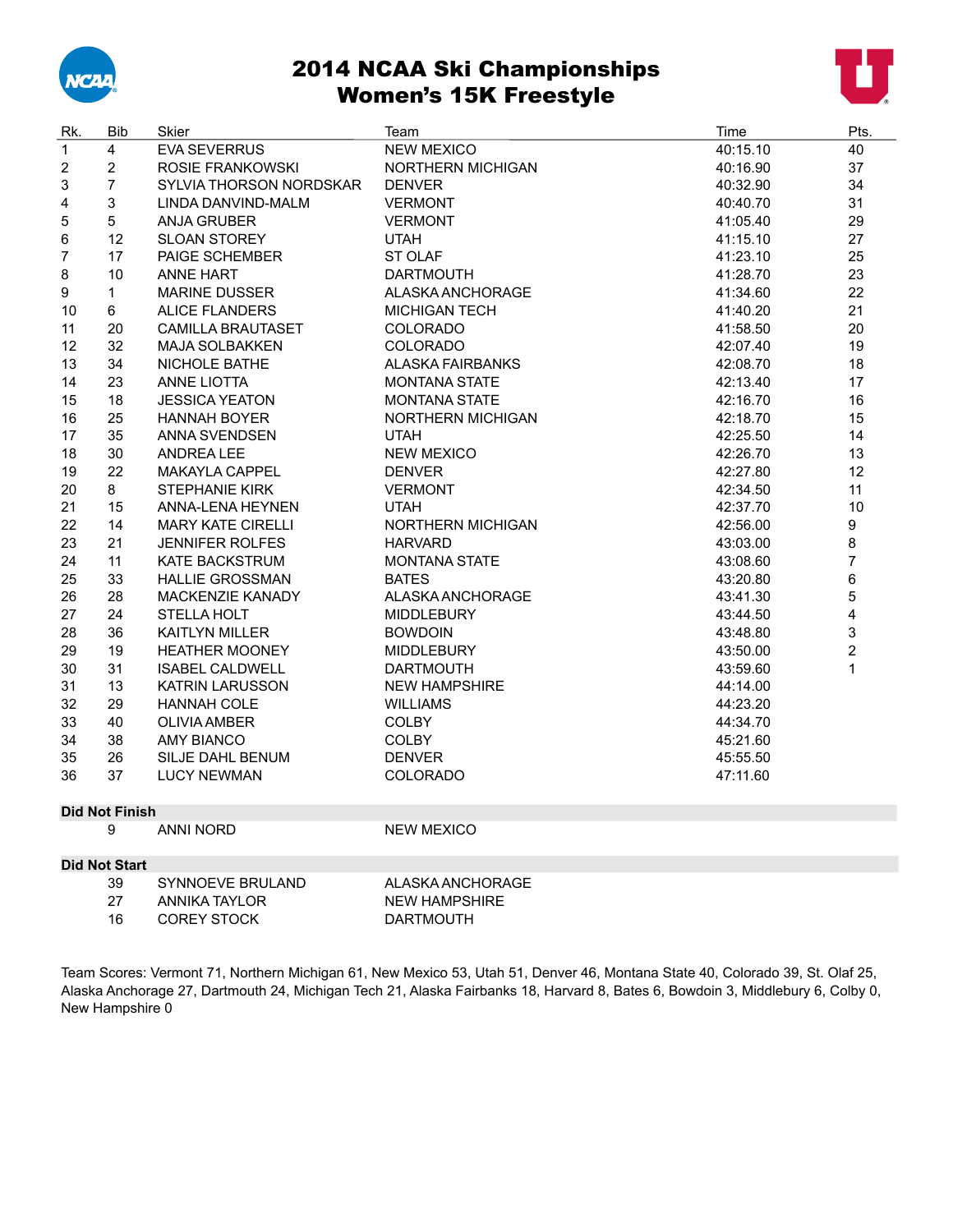

#### 2014 NCAA Ski Championships Men's Slalom



| Rk.                                   | <b>Bib</b>          | <b>Skier</b>                   | Team                    |                       | 1st Run | 2nd Run | <b>Time</b> | Pts.                    |
|---------------------------------------|---------------------|--------------------------------|-------------------------|-----------------------|---------|---------|-------------|-------------------------|
| $\mathbf{1}$                          | 9                   | <b>ESPEN LYSDAHL</b>           | <b>DENVER</b>           |                       | 57.17   | 56.17   | 1:53.34     | 40                      |
| $\boldsymbol{2}$                      | 10                  | <b>TREVOR PHILP</b>            | <b>DENVER</b>           |                       | 57.60   | 56.51   | 1:54.11     | 37                      |
| 3                                     | 6                   | <b>JONATHAN NORDBOTTEN</b>     | <b>VERMONT</b>          |                       | 57.51   | 57.38   | 1:54.89     | 34                      |
| 4                                     | 14                  | <b>NIKO HARMANEN</b>           |                         | ALASKA ANCHORAGE      | 58.67   | 56.68   | 1:55.35     | 31                      |
| 5                                     | 8                   | <b>SEAN HORNER</b>             | <b>NEW MEXICO</b>       |                       | 59.26   | 56.89   | 1:56.15     | 29                      |
| 6                                     | 5                   | <b>TRAVIS DAWSON</b>           | <b>VERMONT</b>          |                       | 58.71   | 57.50   | 1:56.21     | 27                      |
| $\overline{7}$                        | 18                  | <b>ANDY TROW</b>               | <b>UTAH</b>             |                       | 59.81   | 56.64   | 1:56.45     | 25                      |
| 8                                     | 13                  | <b>COLEY OLIVER</b>            | <b>NEW HAMPSHIRE</b>    |                       | 59.40   | 57.07   | 1:56.47     | 23                      |
| 9                                     | 4                   | SEBASTIAN BRIGOVIC             | <b>DENVER</b>           |                       | 58.93   | 57.62   | 1:56.55     | 22                      |
| 10                                    | $\mathbf{1}$        | <b>KEVIN DRURY</b>             | <b>VERMONT</b>          |                       | 59.18   | 57.44   | 1:56.62     | 21                      |
| 11                                    | 19                  | <b>ARMIN TRIENDL</b>           | <b>NEW MEXICO</b>       |                       | 59.67   | 57.15   | 1:56.82     | 20                      |
| 12                                    | $\overline{7}$      | <b>JOONAS RASANEN</b>          | <b>NEW MEXICO</b>       |                       | 58.77   | 58.13   | 1:56.90     | 19                      |
| 13                                    | 11                  | <b>HIG ROBERTS</b>             | <b>MIDDLEBURY</b>       |                       | 1:00.62 | 56.43   | 1:57.05     | 18                      |
| 14                                    | 21                  | <b>JOERGEN BRATH</b>           | <b>UTAH</b>             |                       | 1:00.08 | 57.17   | 1:57.25     | 17                      |
| 15                                    | 29                  | <b>CEDRIK GAGNON</b>           |                         | ALASKA ANCHORAGE      | 1:00.45 | 57.23   | 1:57.68     | 16                      |
| 16                                    | 2 <sup>1</sup>      | <b>BEN MORSE</b>               | <b>DARTMOUTH</b>        |                       | 1:00.09 | 58.08   | 1:58.17     | 15                      |
| 17                                    | 30                  | <b>JAY OGLE</b>                | <b>NEW HAMPSHIRE</b>    |                       | 1:02.38 | 58.39   | 2:00.77     | 14                      |
| 18                                    | 31                  | <b>HUGHSTON NORTON</b>         |                         | ALASKA ANCHORAGE      | 1:02.65 | 58.16   | 2:00.81     | 13                      |
| 19                                    | 24                  | <b>BRAD FARRELL</b>            | <b>ST MICHAELS</b>      |                       | 1:03.74 | 57.87   | 2:01.61     | 12                      |
| 20                                    | 22                  | CHRISTOPHER MCKENNA            | <b>MIDDLEBURY</b>       |                       | 1:02.23 | 59.76   | 2:01.99     | 11                      |
| 21                                    | 23                  | ANDREAS WILLUMS HAUG           | <b>COLORADO</b>         |                       | 1:06.65 | 57.54   | 2:04.19     | 10                      |
| 22                                    | 32                  | <b>MAX MARTIN</b>              | PLYMOUTH STATE          |                       | 1:06.97 | 58.05   | 2:05.02     | 9                       |
| 23                                    | 17                  | <b>NICK BAILEY</b>             | <b>MIDDLEBURY</b>       |                       | 1:08.32 | 57.48   | 2:05.80     | 8                       |
| 24                                    | 28                  | ROBERT OVERING                 | <b>DARTMOUTH</b>        |                       | 1:12.95 | 57.01   | 2:09.96     | $\overline{7}$          |
| 25                                    | 25                  | <b>RYAN MCCONNELL</b>          | <b>MONTANA STATE</b>    |                       | 1:01.99 | 1:12.06 | 2:14.05     | 6                       |
| 26                                    | 26                  | <b>KRIS HOPKINS</b>            | <b>NEW HAMPSHIRE</b>    |                       | 1:20.17 | 56.82   | 2:16.99     | 5                       |
| 27                                    | 20                  | <b>DYLAN BROOKS</b>            | <b>DARTMOUTH</b>        |                       | 59.66   | 1:28.30 | 2:27.96     | 4                       |
| 28                                    | 33                  | DAVID OWSLEY                   | <b>MONTANA STATE</b>    |                       | 1:02.94 | 1:28.20 | 2:31.14     | 3                       |
| 29                                    | 34                  | MICHAEL BOARDMAN               | <b>COLBY</b>            |                       | 1:22.58 | 1:10.85 | 2:33.43     | $\overline{\mathbf{c}}$ |
| 30                                    | 27                  | DAVID NEUHAUSER                | <b>MONTANA STATE</b>    |                       | 1:34.81 | 1:01.07 | 2:35.88     | 1                       |
| 31                                    | 15                  | <b>GRAHAM SCOTT</b>            | <b>ST LAWRENCE</b>      |                       | 1:34.50 | 1:09.89 | 2:44.39     |                         |
| 32                                    | 16                  | <b>KASPER HIETANEN</b>         | COLORADO                |                       | 59.60   | 1:49.48 | 2:49.08     |                         |
|                                       |                     | <b>Disqualified (1st Run)</b>  |                         |                       |         |         |             |                         |
| 3<br><b>MARK ENGEL</b>                |                     | <b>UTAH</b>                    |                         |                       |         |         |             |                         |
|                                       | 12                  | <b>HENRIK GUNNARSON</b>        | COLORADO                |                       |         |         |             |                         |
|                                       | <b>Fastest Runs</b> |                                |                         |                       |         |         |             |                         |
| First Run                             |                     |                                |                         | Second Run            |         |         |             |                         |
|                                       |                     | 57.17<br>Espen Lysdahl, Denver |                         | Espen Lysdahl, Denver |         | 56.17   |             |                         |
| Jonathon Nordbotten, Vermont<br>57.51 |                     |                                | Hig Roberts, Middlebury |                       | 56.43   |         |             |                         |

Team Scores: Denver 99, Vermont 82, New Mexico 68, Alaska Anchorage 60, Utah 42, New Hampshire 42, Middlebury 37, Dartmouth 26, St. Michaels 12, Colorado 10, Montana State 10, Plymouth State 9, Colby 2, St. Lawrence 0